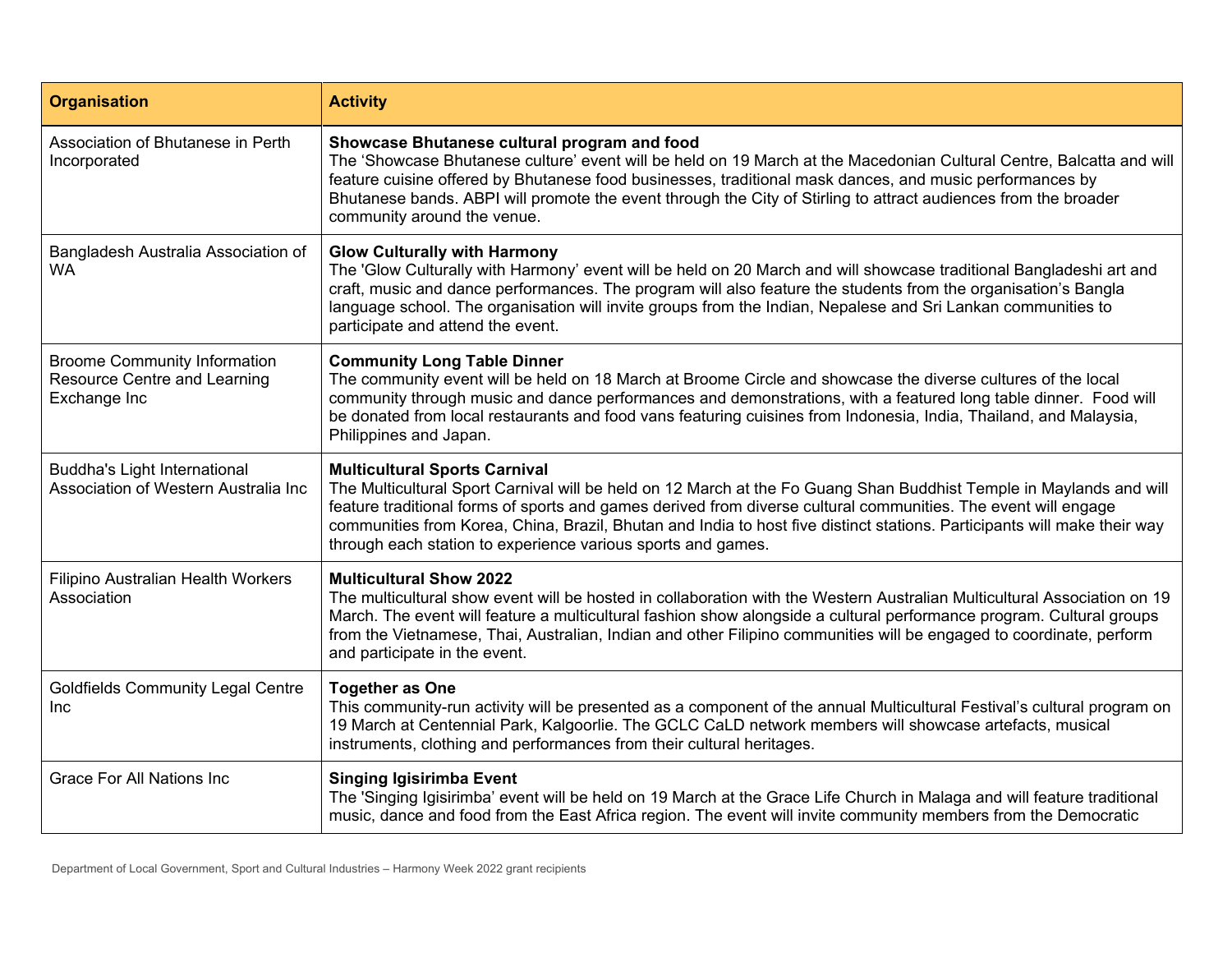| <b>Organisation</b>                                                | <b>Activity</b>                                                                                                                                                                                                                                                                                                                                                                                                                                                                                                             |
|--------------------------------------------------------------------|-----------------------------------------------------------------------------------------------------------------------------------------------------------------------------------------------------------------------------------------------------------------------------------------------------------------------------------------------------------------------------------------------------------------------------------------------------------------------------------------------------------------------------|
|                                                                    | Republic of Congo, Burundi, Rwanda and Tanzania to participate in this traditional cultural practice, and will be open to<br>the broader community to attend.                                                                                                                                                                                                                                                                                                                                                               |
| Intercultural Action Group Inc                                     | Building Bridges - Harmony Week @ The ArtGeo Cultural Precinct<br>This free community festival will be held on 19 March at the ArtGeo Cultural Precinct in Busselton and aims to<br>showcase the cultural diversity of the local community through traditional performances, food and art. Program<br>highlights include performances by the Caribbean community, a Japanese calligraphy workshop, an Afghan food stand<br>and a Bhangra dance group.                                                                       |
| Kin Disability Advocacy                                            | <b>Exploring cultures through Art</b><br>Kin will host an 'Exploring Cultures through Art' event on 17 March at their venue in Osborne Park. The activity aims to<br>provide platform for people with disabilities from different cultures to come together, share and learn about each other<br>through art, dance and music. The event will feature Bollywood and Flamenco performances, introductory dancing<br>classes conducted by CaLD dance professionals and visual art therapy classes.                            |
| Mandurah Filipino Sports Club Inc                                  | We belong as One 2022<br>Run in partnership with the Mandurah Volleyball association, the event will be a one-day cup held on 20 March at Halls<br>Head Recreation Community Centre engaging participants from various sporting clubs in the Peel region. The event<br>will focus on volleyball and basketball games for participating teams, as well as offer cultural performances, a guest<br>speaker and food for spectators.                                                                                           |
| Mandurah Filipino-Australian<br><b>Multicultural Community Inc</b> | <b>Harmony Concert</b><br>The Harmony Concert will be held on 20 March at the Greenfields Family and Community Centre. The family-friendly<br>event will showcase culturally diverse music and dance performances, as well as teaching lullabies in different<br>languages including Noongar.                                                                                                                                                                                                                               |
| Midwest Multicultural Association Inc                              | <b>Harmony Festival 2022</b><br>The annual Harmony Festival will be held on 12 March at the Geraldton Multipurpose Centre and will showcase a<br>variety of cultural food stalls, activities and performances. It is proposed to involve Elan Dance Est to engage students<br>from low socio-economic primary schools in dance workshops on the 11 March. The event will provide local<br>community members an opportunity to dress in their national costume and perform dances and songs from their<br>country of origin. |
| Muslim Women's Support Centre Inc                                  | <b>Connecting Cultures</b><br>The event will be held at the Cannington Exhibition Centre and aims to engage women and their children from different<br>cultural backgrounds as a way to encourage intercultural social interaction and networking. The event will feature<br>music and dance performances from cultural groups, a fashion show and a guest speaker. Participants will be<br>encouraged to wear their traditional cultural dress.                                                                            |